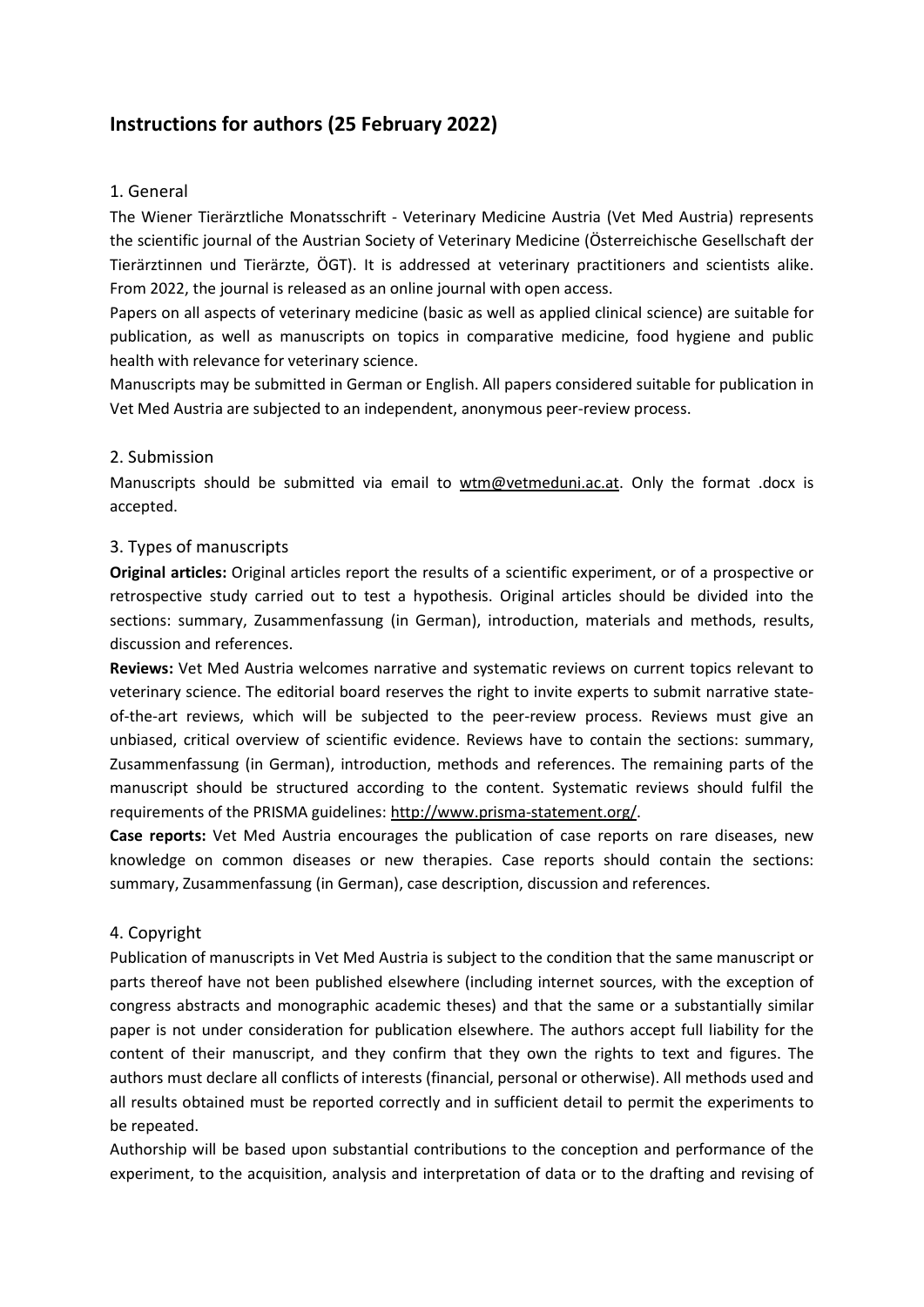the article. Please provide a list to describe the contribution of each author. All co-authors must agree to the submission and to the revised version accepted for publication. All copyright on the publication rests with the authors.

# 5. Ethical considerations

Manuscripts reporting the results of an animal experiment are only published if the animal experiment was undertaken in compliance with federal, state and local laws and regulations and in accordance with the internationally accepted principles and guidelines for the care and use of agricultural, laboratory or experimental animals. Compliance has to be stated clearly in the materials and methods section; any reference numbers for permissions and regulations must be given. The authors must further explain how the animal experiment was indispensable for the acquisition of new scientific knowledge and must declare that all possible measures were taken to ameliorate pain and distress in the experimental animals.

The editors reserve the right to reject manuscripts that indicate that animals were subjected to measures proven to cause pain or suffering if the author(s) cannot explain convincingly that the experiment was justified by the knowledge gained. The editors further reserve the right to reject manuscripts that fail to meet the ethical guidelines for the care and use of animals in Austria.

# 6. Guidelines on format

# 6.1. General

- Information should always be provided as concisely as possible. Vet Med Austria does not set a minimum length for manuscripts. The **maximum length** (counted from the first word of the introduction to the last word of the discussion, excluding title, authors' names, affiliations, key words, summary, Zusammenfassung, acknowledgments, Fazit für die Praxis, references, legends) is 50,000 characters including spaces for original articles, 30,000 characters including spaces for case reports and 85,000 characters including spaces for reviews. Longer manuscripts may be submitted with the prior approval of the editorial board.
- British English spelling and grammar must be followed.
- If English or German are not your native language, we strongly recommend you to have your manuscript checked by a native speaker. Poor language is a reason for rejection. Manuscripts that have been positively evaluated but require revision of the language can be revised by the author(s) or by a professional editing service contracted by the author(s), or the WTM Board may offer the author(s) the possibility of having the Board organize the revision, with the costs to be covered by the author(s).
- The ÖGT uses gender-neutral language but authors may decide whether they prefer to avoid emphasizing gender in a manuscript to improve readability.
- Use a clearly legible font type (such as Arial or Times New Roman in font size 10–12)
- Use double spacing
- Number lines and pages consecutively
- Do not number headings
- To improve readability, the sections 'materials and methods' and 'results' may be divided into subsections
- At the end of the discussion, give a take-home message in German ('Fazit für die Praxis') addressing veterinary practitioners (2–3 sentences, max. 1,000 characters including spaces).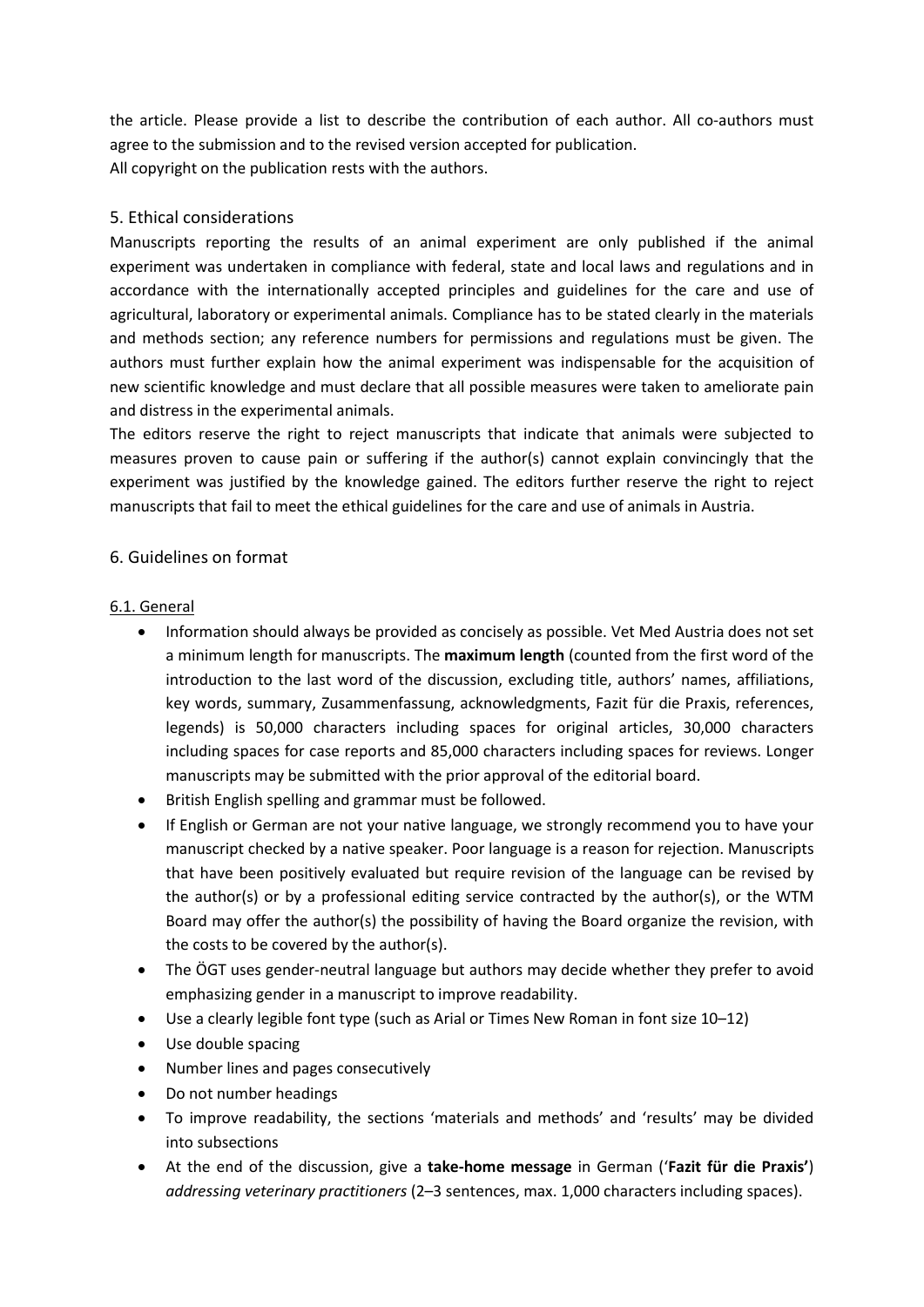# 6.2. Title page

- In the first line, give the **affiliation** of the author(s) in italics, including name of the institution, department, university or organization, city, state/province (if applicable) and country. If different authors are from different institutions, associate authors and affiliations by means of superscript numbers.
- The title should not exceed 200 characters (including spaces) and should describe the topic as precisely as possible.
- Give the name(s) of the author(s), abbreviating first names by means of the first letter (or the first letters, if customary in the language of the author). Indicate the corresponding author with \*. Add the ORCID (if applicable) of the authors below the authors´ names.
- The e-mail address of the corresponding author has to be given in a footnote, in the format: E-Mail: xxx@yyy
- Add up to six keywords/Schlüsselwörter in English and German. We recommend using terms that do not appear in the title.
- The summary should not exceed 2,000 characters including spaces and should contain information on hypothesis, materials and methods, results and conclusions.
- Original articles in English must include an extended summary in German ('Zusammenfassung'), which must contain the title in German and the sections Einleitung (introduction), Material und Methode (materials and methods), Ergebnisse (results) and Schlussfolgerung (conclusion). The German Zusammenfassung should not exceed 2,500 characters including spaces. For reviews and case reports, the German Zusammenfassung should be structured according to the content.

# 6.3. Abbreviations and spelling

- The use of abbreviations should be kept to a minimum. The first use of an abbreviation must be explained by giving the unabbreviated term, followed by the abbreviation in parentheses.
- All abbreviations must be listed after the summary/Zusammenfassung.
- Abbreviations that are common in the English language need not be explained (e.g., etc., i.e., approx., fig., tab.). The following abbreviations may also be used without explanation: s.c., i.m., i.v., i.p., p.o., DNA, RNA, ECG, EEG, PCR, GC-MS, ELISA, EDTA and abbreviations for common blood parameters.
- When reporting data in percent, insert a hard space (shift+strg+spacebar) between number and percent symbol.
- Do not insert a space before or after a slash, i.e. 'semester 2022/23'.
- Numbers from zero to twelve should be written out in full; numbers above twelve are given as digits. Numbers in connection with units are always written as digits ('three weeks' but '3 kg'). Numbers at the beginning of a sentence must be written in full.
- A hyphen is used for compound nouns or names: omega-3 fatty acid, Dr. Hofer-Lang.
- A dash (Ctrl & minus) is used in the meaning of 'from...to' and in the reference list (2–4 ml, p. 100–104).
- Latin expressions, if not abbreviated, should be italicized: ad libitum, in vitro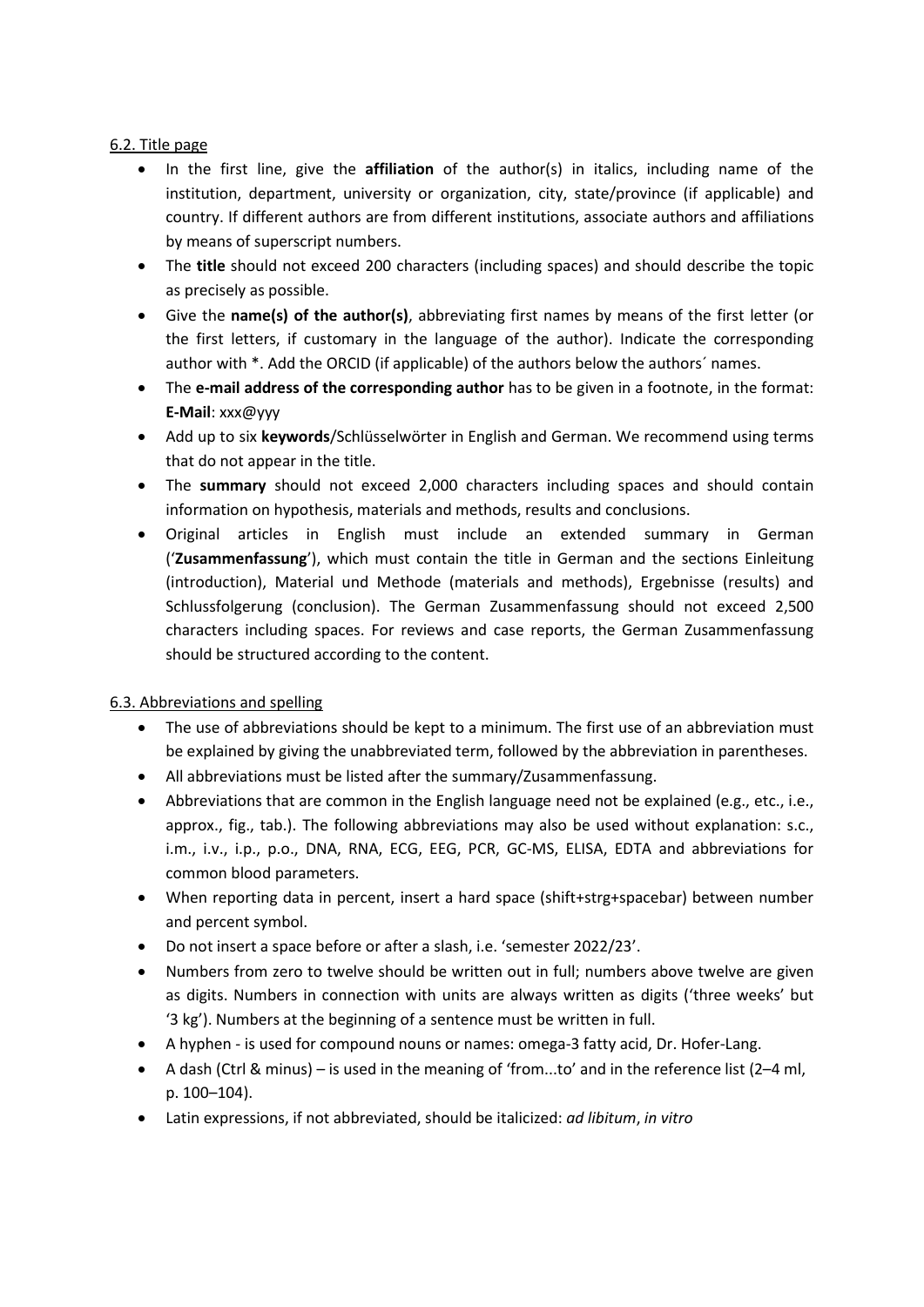# 6.4. Units and nomenclature

- All units of measurement must follow the SI system. Concentrations of solutions should be given as mol/l, all other concentrations as percentages, activity of enzymes in IU.
- Use a non-breaking space between the number and the unit.
- All biological, medical, chemical and other names should be given in keeping with the latest international nomenclature.
- Scientific names of bacteria, plants and genes must be italicized.
- When mentioning animals, plants or bacteria by their scientific name for the first time, the name should be written out in full. Thereafter, the genus name may be abbreviated (*E. coli*).

# 6.5. Statistics

Details of all methods for statistical evaluation, including the software used, must be provided, in particular with regard to significance tests and the reasons for their use. Please provide references for statistical methods that cannot be assumed to be known to veterinary researchers.

The level of significance should not be given as <0.05 and >0.05 but with absolute values. A level of significance below 0.001 may be reported as p<0.001. Always report means with the corresponding standard deviations and medians with the corresponding quartiles.

### 6.6. Description of drugs, products and equipment

- When referring to a drug, the generic name must be given, followed by the dosage, route of application, trade name, manufacturer's name and head office of the manufacturer in parentheses, e.g. Meloxicam (0.2 mg/kg once a day i.v., Metacam®, Boehringer Ingelheim-Vetmedica GmbH, Ingelheim, Germany).
- When describing a **product or item of equipment**, use the generic name and provide information on trade name, manufacturer's name and head office of the manufacturer in parentheses, e.g. blood clotting analyzer (Coag Dx®, Idexx Austria, Austria).
- If more than five drugs, products or items of equipment need to be mentioned, list them in a separate paragraph 'sources of supply' at the end of the materials and methods section including information on manufacturer's name and head office of the manufacturer. To improve readability, give only the generic names in the text in this case.

#### 6.7. Tables and figures

- The reporting of results as tables or figures is preferred but do not present the same information in both.
- Tables and figures must be numbered consecutively according to their appearance in the text.
- Reference to a table/figure can be given in the running text '…as shown in Table/Figure 1' or in parentheses '(see Tab./Fig. 1)'.
- The position of each table or figure within the manuscript should be indicated ('insert table 1 here').
- Legends should be concise but understandable without requiring reference to the relevant part of the text. All abbreviations used in tables or figures must be explained in a footnote.
- Legends to tables and figures must be given in English and German.
- Tables must be formatted in Microsoft Word.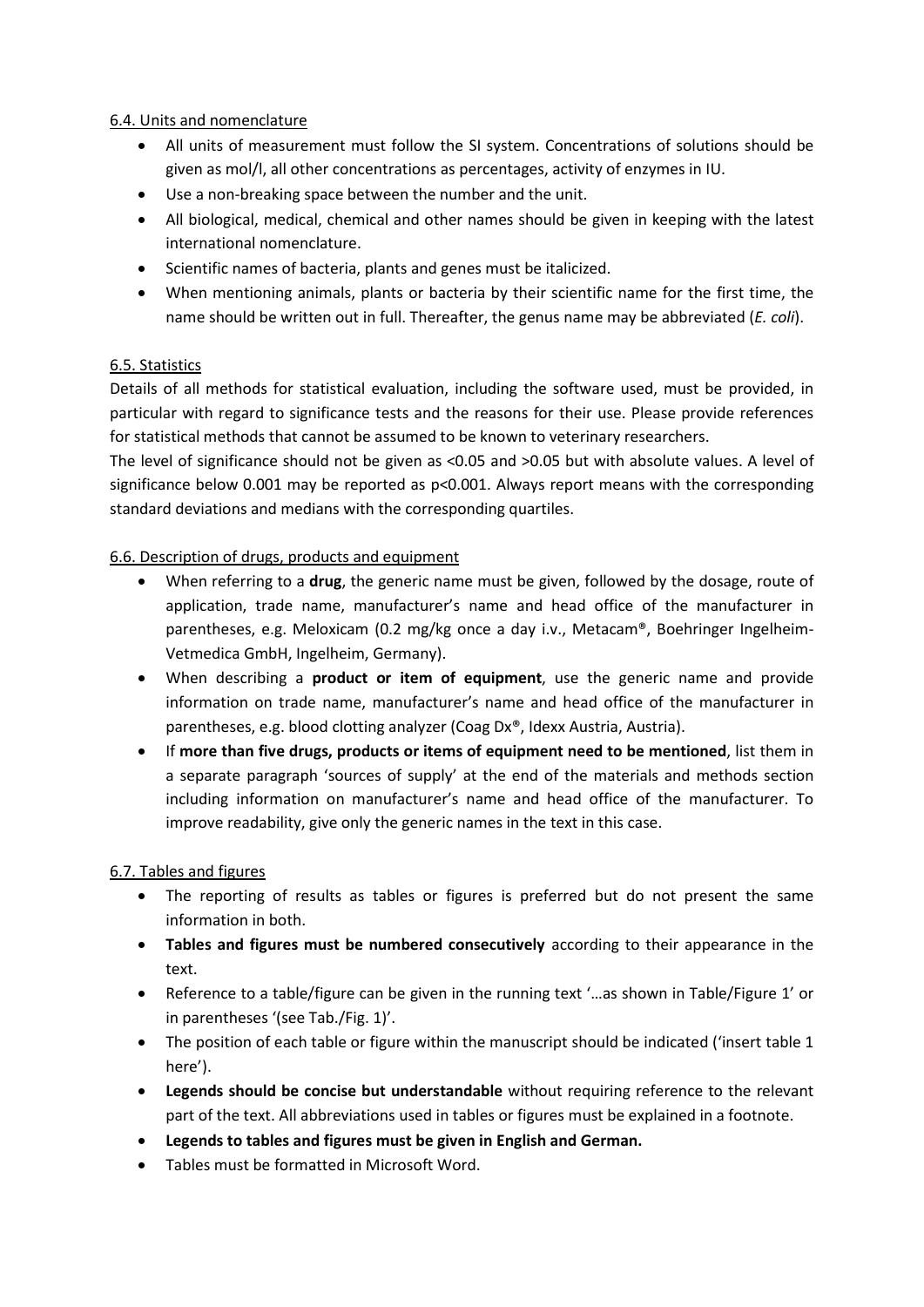- Tables should be submitted at the end of the manuscript, following the list of references. Place each table on a separate page, including the corresponding legend.
- Submit the figure legends together in consecutive order after the tables.

### 6.8. References

The number of citations should be kept to a minimum. References to articles in peer-reviewed journals are preferred. Papers that have been accepted for publication but have not yet been published may be cited as 'in press'. If unpublished data are discussed in the manuscript, this must be clearly indicated ('unpublished data', 'personal communication').

Citations in the text must be given either with the author(s) followed by the year of the publication in parentheses: 'the study of Zenker et al. (1991) showed…' or with the whole reference in parentheses '(Zenker et al. 1991)'. If more than one reference is given, references are to be listed chronologically '(Libig & Haller 1989; Zenker et al. 1991; Artner 1994)'. If a paper has two authors, both names are written; if a study has more than two authors, the name of the first author is given, followed by 'et al.'

In the list of references, citations are to be listed in alphabetical order by the name of the first author. If several publications of the same first author are cited, they are to be listed chronologically. If several publications of the same first author from the same year are cited, they are to be marked with small letters (e.g. 2010a, 2010b). For papers with up to six authors, the names of all authors should be given. For papers with more than six authors, the names of the first six authors are listed, followed by 'et al. '. The full title of the paper should be given. Journal names should be abbreviated as in NLM Title Abbreviation: Pubmed https://www.ncbi.nlm.nih.gov/nlmcatalog.

#### Vet Med Austria is to be cited as follows: Wien Tierarztl Monat - Vet Med Austria

#### Please use the following style in the reference list:

#### Original paper:

Borderas TF, Pawluczuk B, Passillé AM de, Rushen J. Claw Hardness of Dairy Cows: Relationship to Water Content and Claw Lesions. J Dairy Sci. 2004;87(7):2085–2093.

For journal articles published exclusively online or ahead of print, give DOI if available: Barrera G, Williams T, Villamizar L, Caballero P, Simón O. Deletion genotypes reduce occlusion body potency but increase occlusion body production in a colombian spodoptera frugiperda nucleopolyhedrovirus population. PLoS ONE. 2013;8(10):e77271. DOI:10.1371/journal.pone.0077271

#### For journal articles with more than six authors:

Wolfesberger B, Fuchs-Baumgartinger A, Greß V, Hammer SE, Gradner G, Knödl K, et al. World health organisation classification of lymphoid tumours in veterinary and human medicine: A comparative evaluation of gastrointestinal lymphomas in 61 cats. J Comp Pathol. 2018;159:1–10.

# Book:

Monlux WS, Monlux AW. Atlas of meat inspection pathology. Agriculture Handbook 367. Washington D.C.: U.S. Department of Agriculture; 1972. p. 70–78.